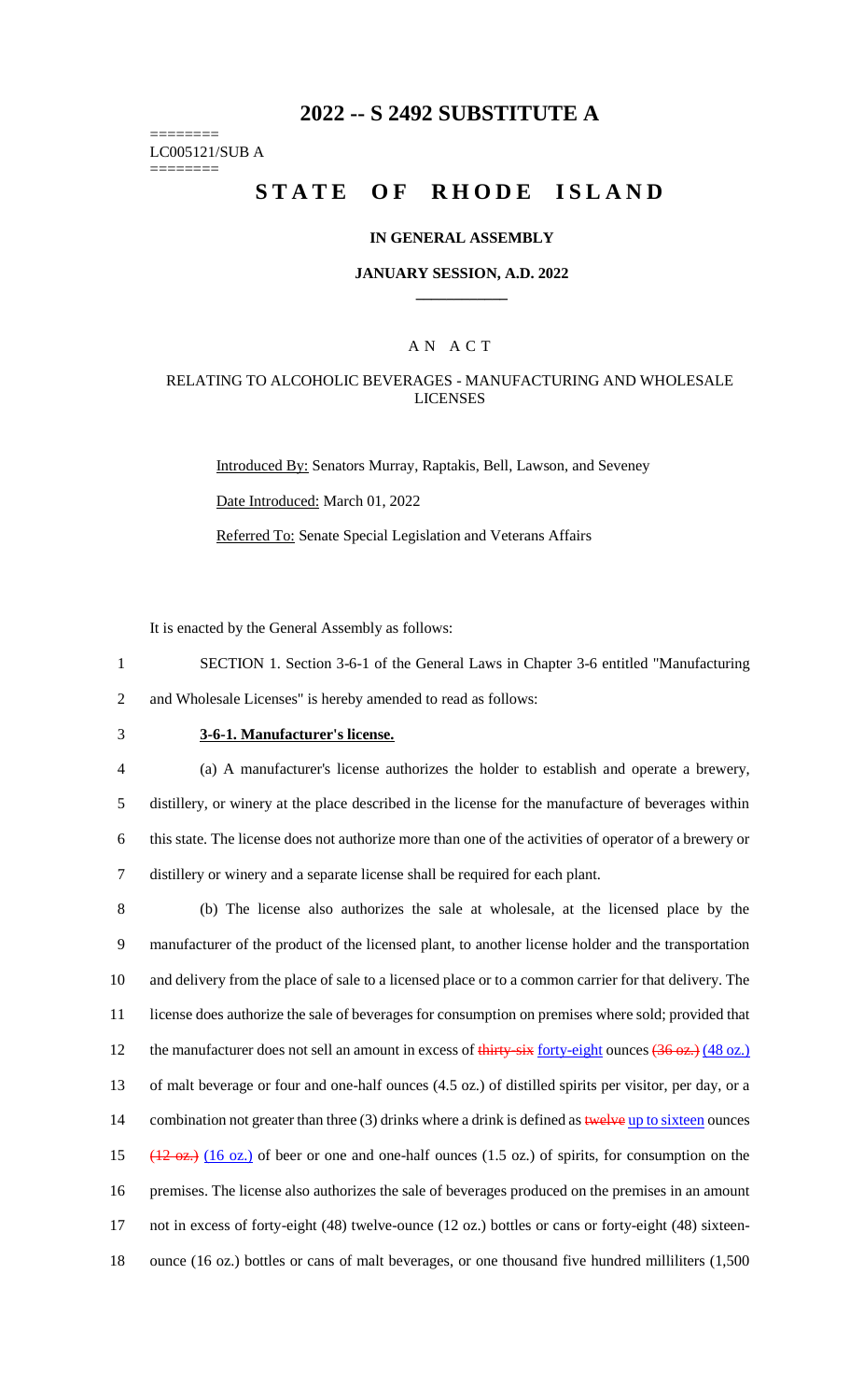ml) of distilled spirits per visitor, per day, to be sold in containers that may hold no more than seventy-two ounces (72 oz.) each. These beverages may be sold to the consumers for off-premises consumption, and shall be sold pursuant to the laws governing retail Class A establishments. The containers for the sale of beverages for off-premises consumption shall be sealed. The license does not authorize the sale of beverages in this state for delivery outside this state in violation of the law of the place of delivery. The license holder may provide to visitors, in conjunction with a tour or tasting, samples, clearly marked as samples, not to exceed three hundred seventy-five milliliters (375 ml) per visitor for distilled spirits and seventy-two ounces (72 oz.) per visitor for malt beverages at the licensed plant by the manufacturer of the product of the licensed plant to visitors 10 for off-premises consumption. The license does not authorize providing samples to a visitor of any alcoholic beverages for off-premises consumption that are not manufactured at the licensed plant. All manufacturer licenses conducting retail sales or providing samples shall be subject to compliance with alcohol server training and liquor liability insurance requirements set forth in §§ 3-7-6.1 and 3-7-29 and the regulations promulgated thereunder.

 (c) The annual fee for the license is three thousand dollars (\$3,000) for a distillery producing more than fifty thousand gallons (50,000 gal.) per year and five hundred dollars (\$500) for a distillery producing less than or equal to fifty thousand gallons (50,000 gal.) per year; five hundred dollars (\$500) for a brewery; and one thousand five hundred dollars (\$1,500) for a winery producing more than fifty thousand gallons (50,000 gal.) per year and five hundred dollars (\$500) per year for a winery producing less than fifty thousand gallons (50,000 gal.) per year. All those fees are prorated to the year ending December 1 in every calendar year and shall be paid to the general treasurer for the use of the state.

SECTION 2. This act shall take effect upon passage.

======== LC005121/SUB A ========